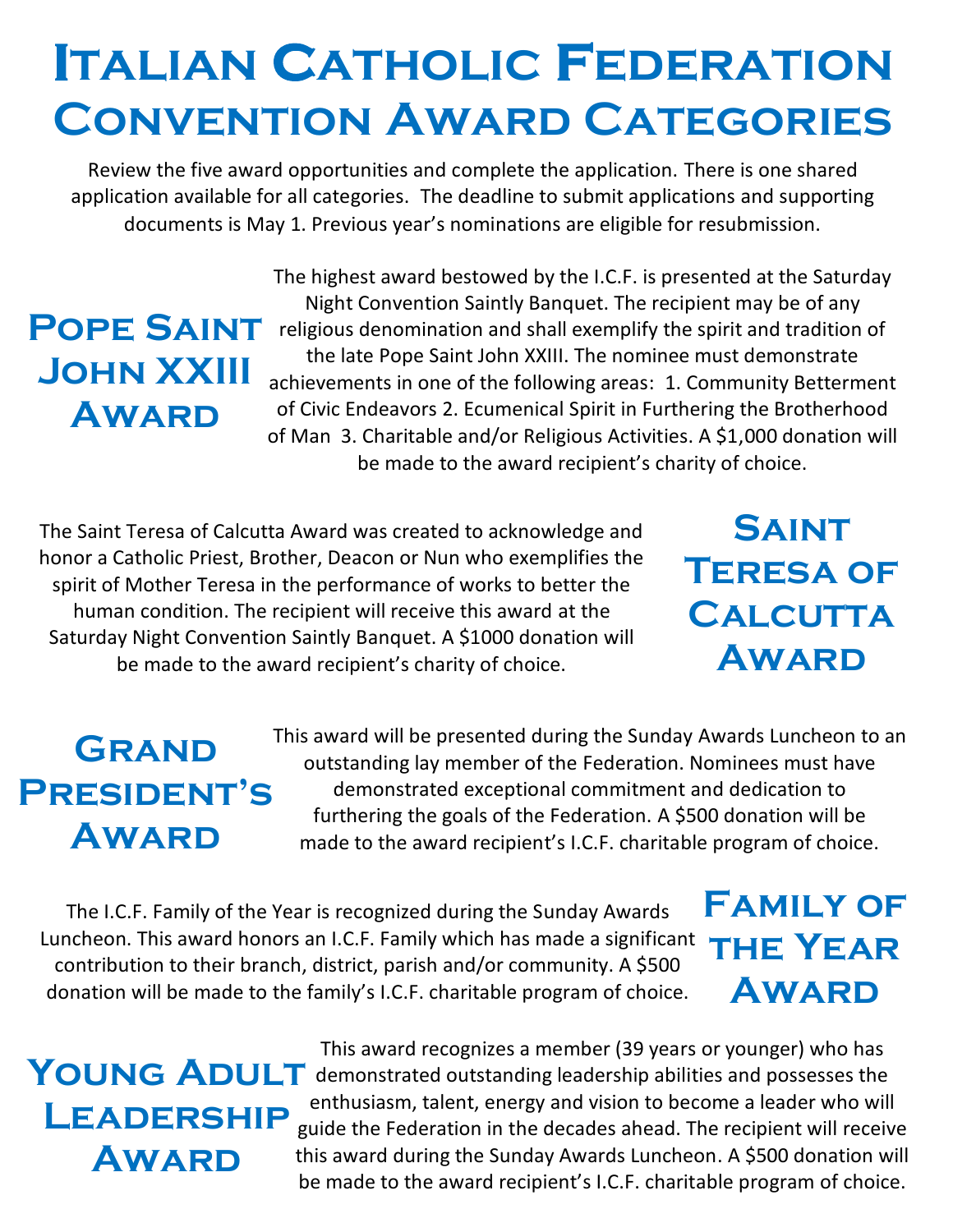#### **ITALIAN CATHOLIC FEDERATION AWARD NOMINATION** FONEW VENILLER FONEW VENIMITED

| <b>Nomination Year: 20</b>                                                                                                                                                     | Nominee:                                                                                                                                                                 |
|--------------------------------------------------------------------------------------------------------------------------------------------------------------------------------|--------------------------------------------------------------------------------------------------------------------------------------------------------------------------|
| Award:                                                                                                                                                                         |                                                                                                                                                                          |
| Pope Saint John XXIII<br>_______ Saint Teresa of Calcutta                                                                                                                      |                                                                                                                                                                          |
| Grand President's                                                                                                                                                              |                                                                                                                                                                          |
| ______ Family of the Year                                                                                                                                                      |                                                                                                                                                                          |
| ______ Young Adult Leadership                                                                                                                                                  |                                                                                                                                                                          |
| Nominations must be postmarked on or<br>before May 1.                                                                                                                          |                                                                                                                                                                          |
|                                                                                                                                                                                |                                                                                                                                                                          |
| Please include with this application:<br>-A maximum of three letters of<br>endorsement.<br>-Copies of awards or publications, if                                               | For the Family of the Year award, please indicate names of parents,<br>children and other family members being nominated within the body of<br>your biographical sketch. |
| available, to support the nomination.                                                                                                                                          | Nominated By Individual, Branch or District:                                                                                                                             |
| The Central Council will vote on one finalist                                                                                                                                  |                                                                                                                                                                          |
| for each award at the June meeting. The<br>Grand President will notify the winners of<br>their achievement and invite them to<br>attend the I.C.F. Convention to receive their | <b>Contact Person:</b>                                                                                                                                                   |
| award. Transportation, one night lodging,<br>and a ticket to the banquet for their award<br>presentation is provided. Central Council<br>Members, Members Emeritus, Life       |                                                                                                                                                                          |
| Members Emeritus or Members of their<br>immediate families are not eligible for<br>nomination.                                                                                 |                                                                                                                                                                          |
|                                                                                                                                                                                |                                                                                                                                                                          |

### Statement of Endorsement: